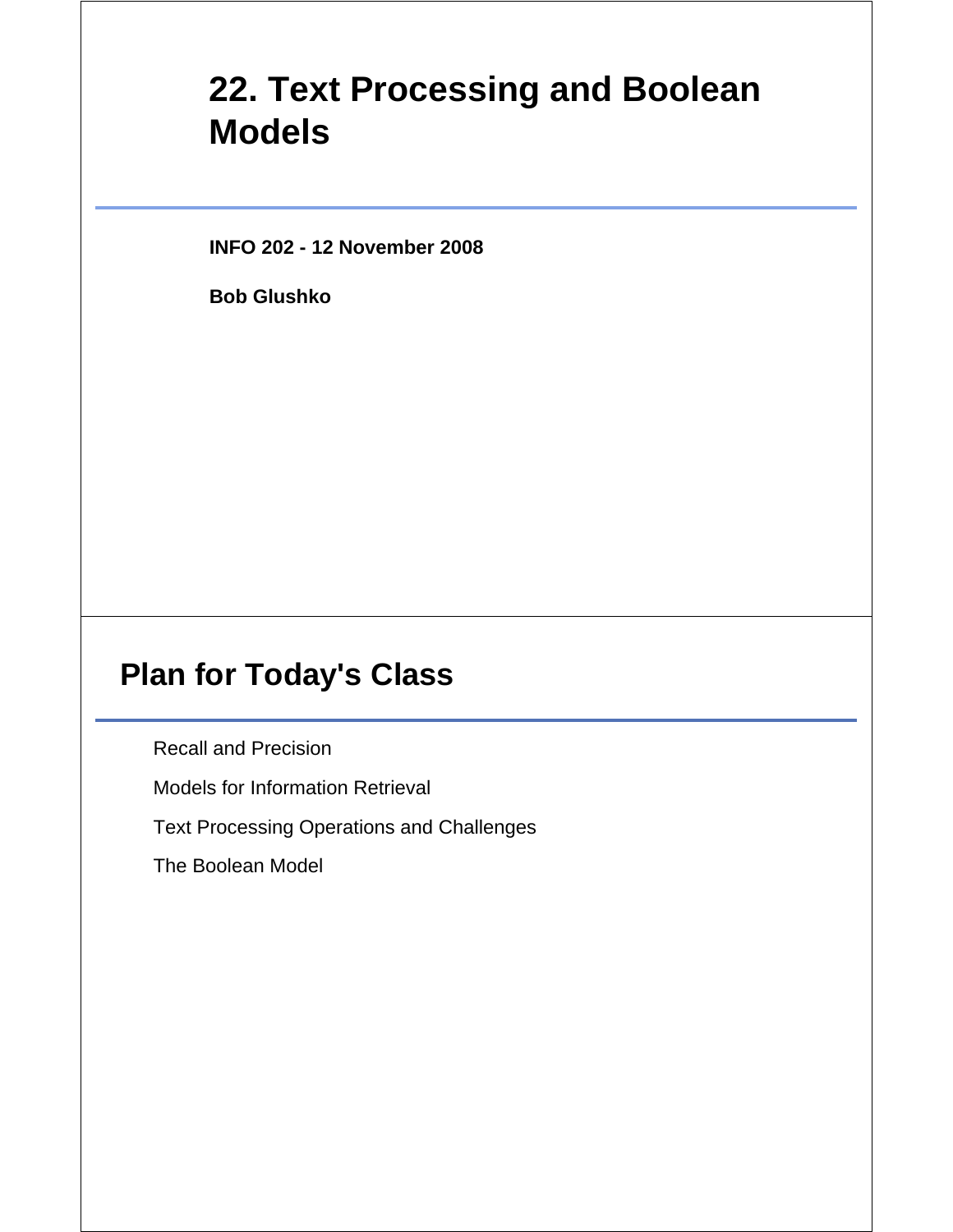## **Overview of Remainder of Semester**

We begin with introductory conceptual and technical foundations for IR

The issues and models get progressively more complicated for the next 5 lectures

On the Monday after Thanksgiving we have a lecture on multimedia retrieval (with lots of demos), followed by a lecture on applications of IR and natural language processing

Last new material is "alumni day" (December 8) when some former students talk about their jobs, which emphasize IO and IR

The last class meeting of the semester (December 10) is a course review to prepare you for a three-hour final exam on December 15

### **Schematic View of Classical Search**

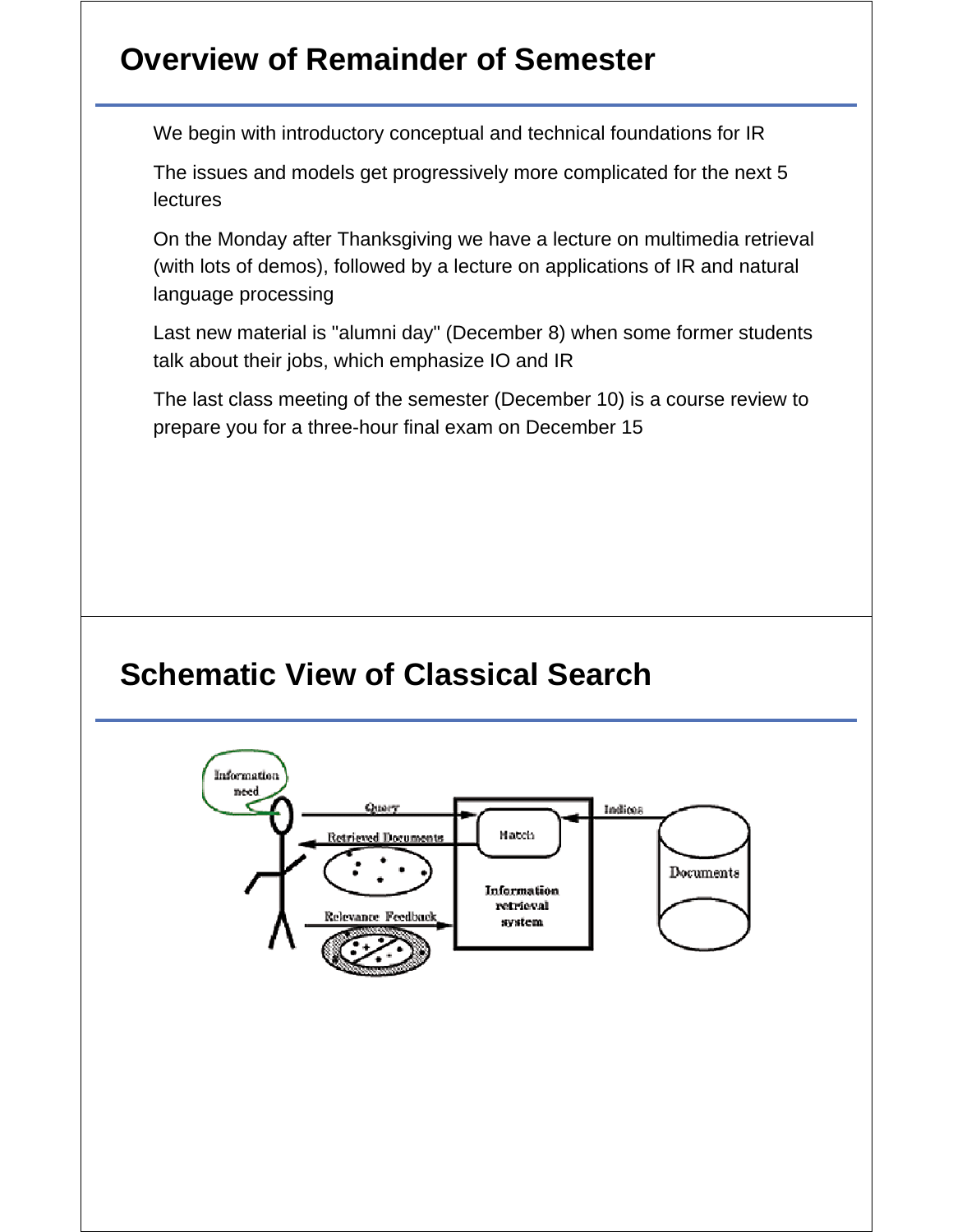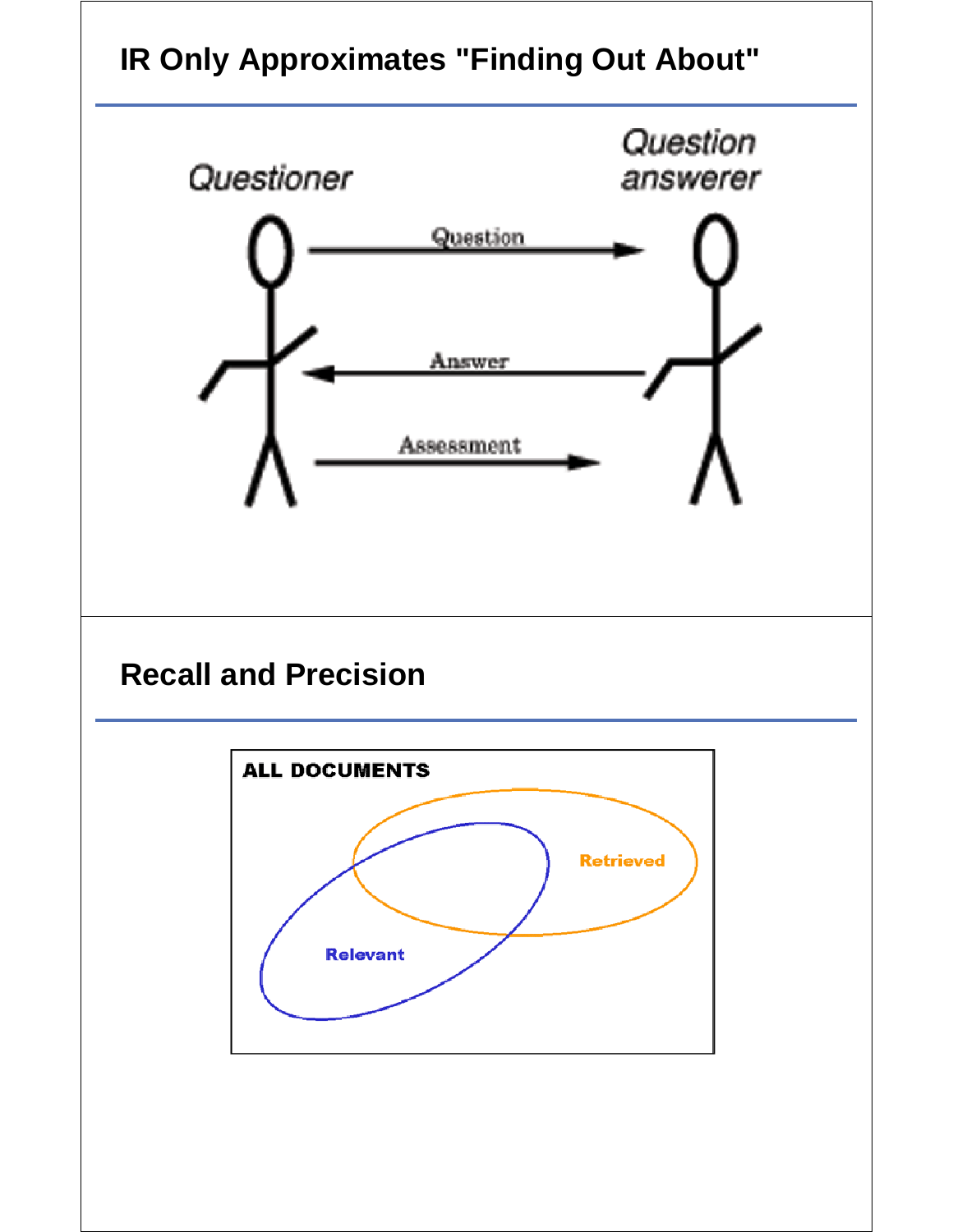# **Recall and Precision [2]**

RECALL is the proportion of the relevant documents that are retrieved

PRECISION is the proportion of the retrieved documents that are relevant

Goal: High recall and precision - Get as much good stuff as possible while getting as little junk as possible

## **High Recall but Low Precision**

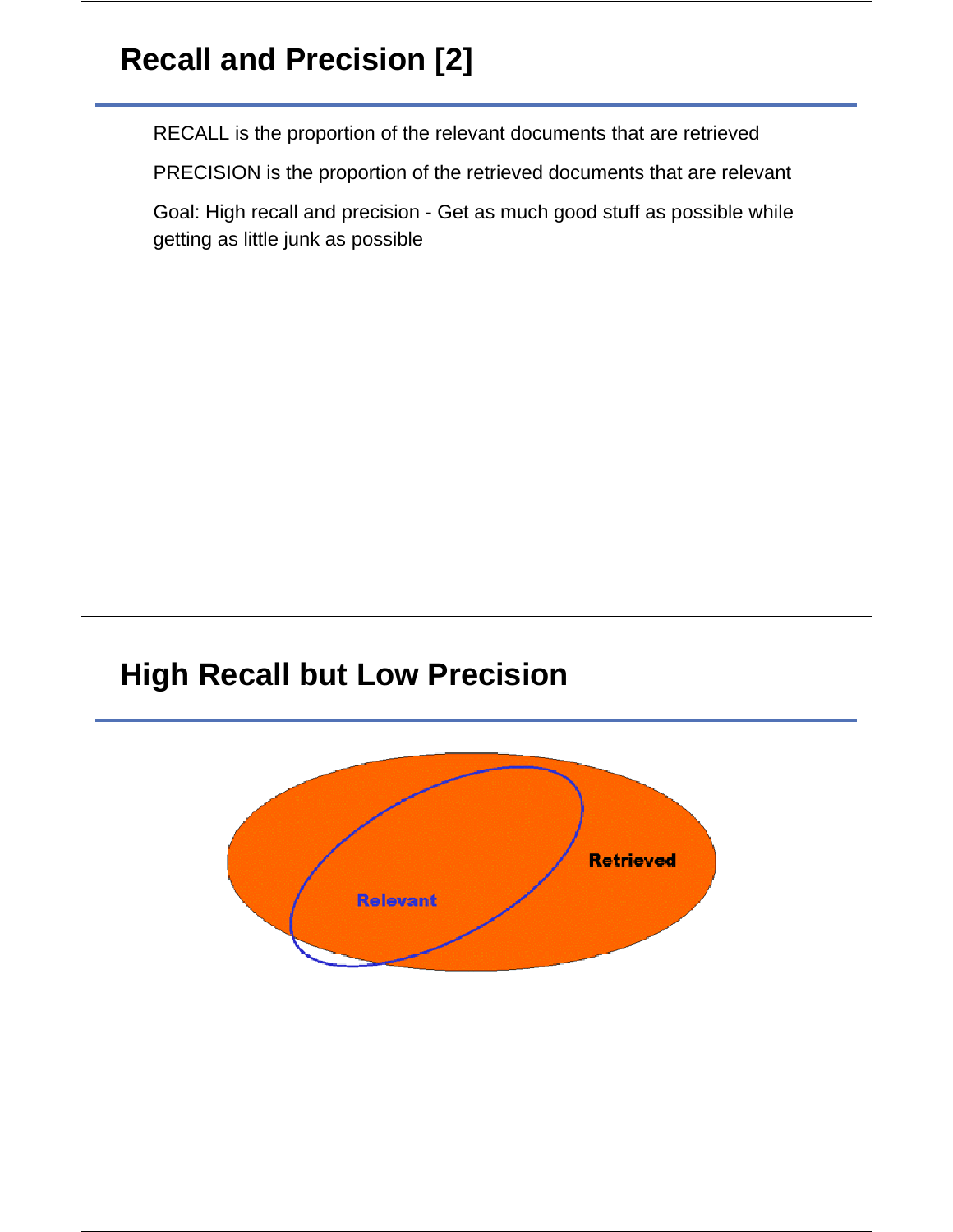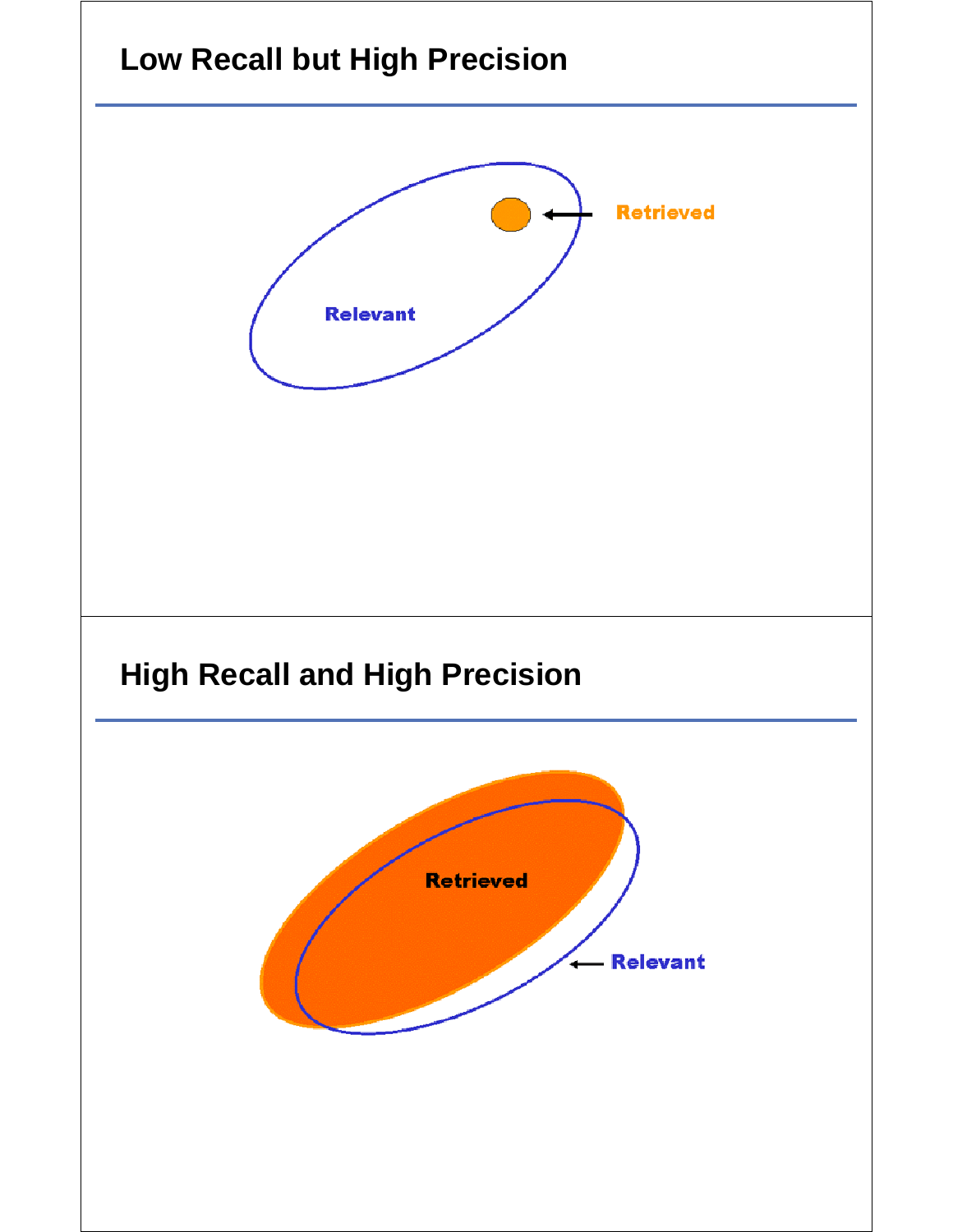# **Models of Information Retrieval [1]**

The core problems of information retrieval are finding relevant documents and ordering the found documents according to relevance

The IR model explains how these problems are solved:

- ...By specifying the representations of queries and documents in the collection being searched
- ...And the information used, and the calculations performed, that order the retrieved documents by relevance
- (And optionally, the model provides mechanisms for using relevance feedback to improve precision and results ordering)

### **Models of Information Retrieval [2]**

BOOLEAN model -- representations are sets of index terms, set theory operations with Boolean algebra calculate relevance as binary

VECTOR models -- representations are vectors with non-binary weighted index terms, linear algebra operations yield continuous measure of relevance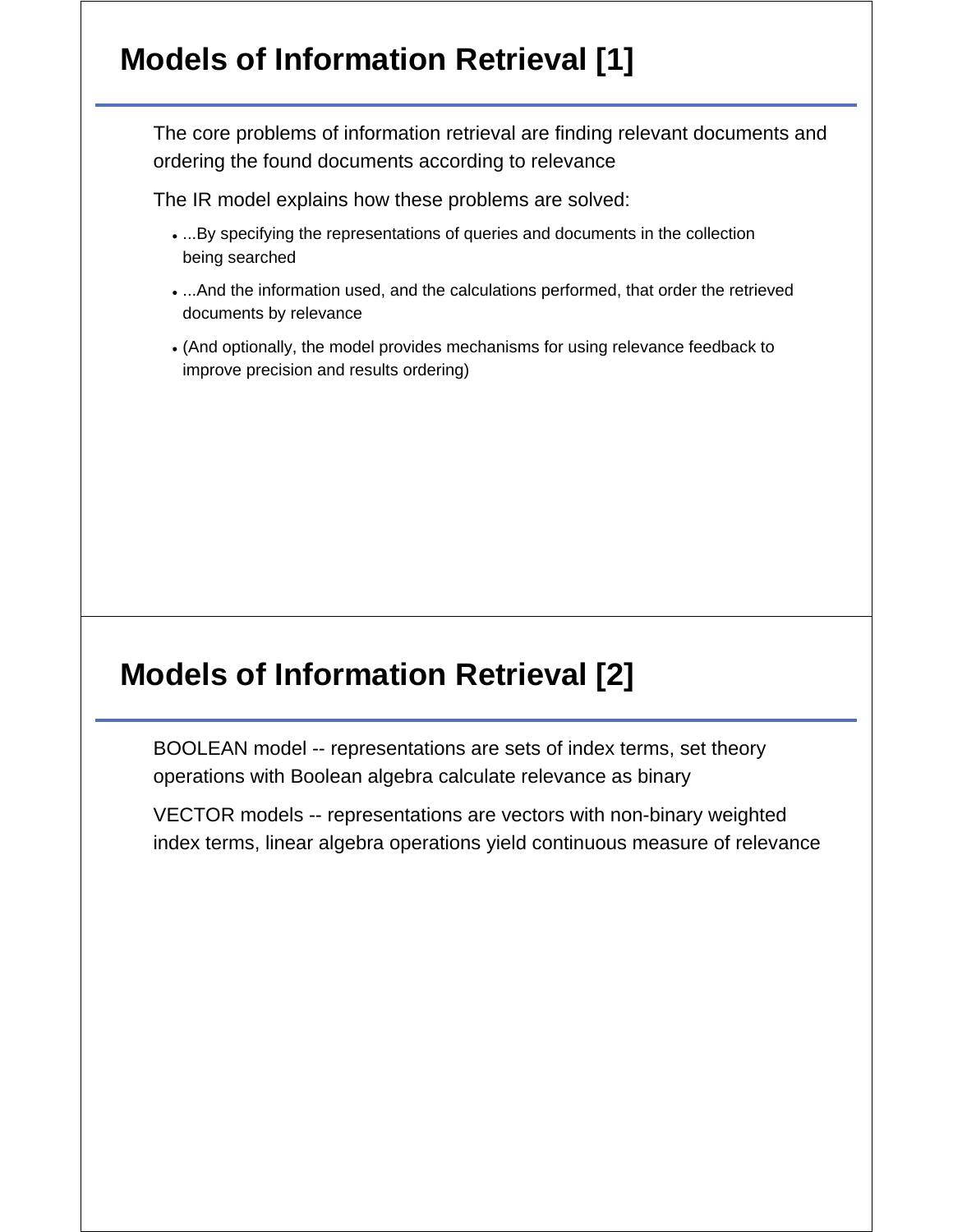# **Models of Information Retrieval [3]**

STRUCTURE models -- combine representations of terms with information about structures within documents (i.e., hierarchical organization) and between documents (i.e. hypertext links and other explicit relationships) to determine which parts of documents and which documents are most important and relevant

PROBABILISTIC models -- documents are represented by index terms, and the key assumption is that the terms are distributed differently in relevant and non relevant documents.

### **What is a "Document" in Information Retrieval?**

A document is any individually retrievable item in the "pile of text" that makes up the COLLECTION

Sometimes the boundaries that define documents are obvious or conventional (web search returns a web page), but sometimes they aren't

"Carving up" or "chunking" large documents into smaller text passages may be required for some collections or some user interfaces

A collection might contain any number of documents; web search engines index billions of pages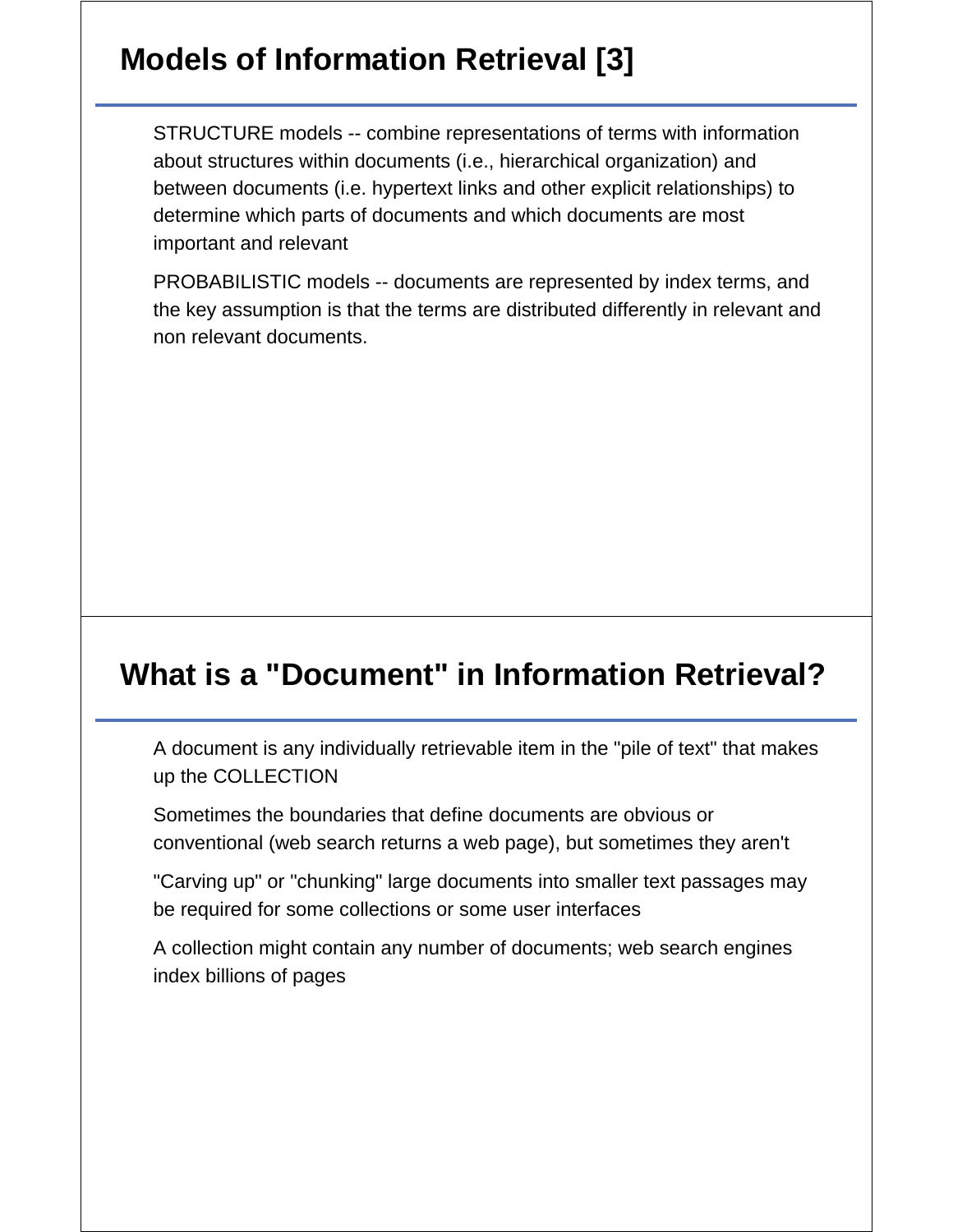# **What is a Query?**

A query is the expression of a user's information needs and can take many forms:

A natural language description of the need

An artificial and restricted language

- Restrictions on the vocabulary limit the words that can be used in queries
- Restrictions on syntax limit the ways words can be combined in logical expressions
- These restrictions mean that queries may be unable to express the information need completely or accurately

The user interface(s) to the IR system influence the kinds of queries that the user can express (or express easily)

## **Text Processing: Motivation**

Not all words are equally useful indicators of what a document is about

Nouns and noun groups carry more "aboutness" than adjectives, adverbs, and verbs

Very frequent words that occur in all or most documents add NOISE because they cannot discriminate between documents

So it is worthwhile to pre-process the text of documents to select a smaller set of terms that better represent them; these are called the INDEX terms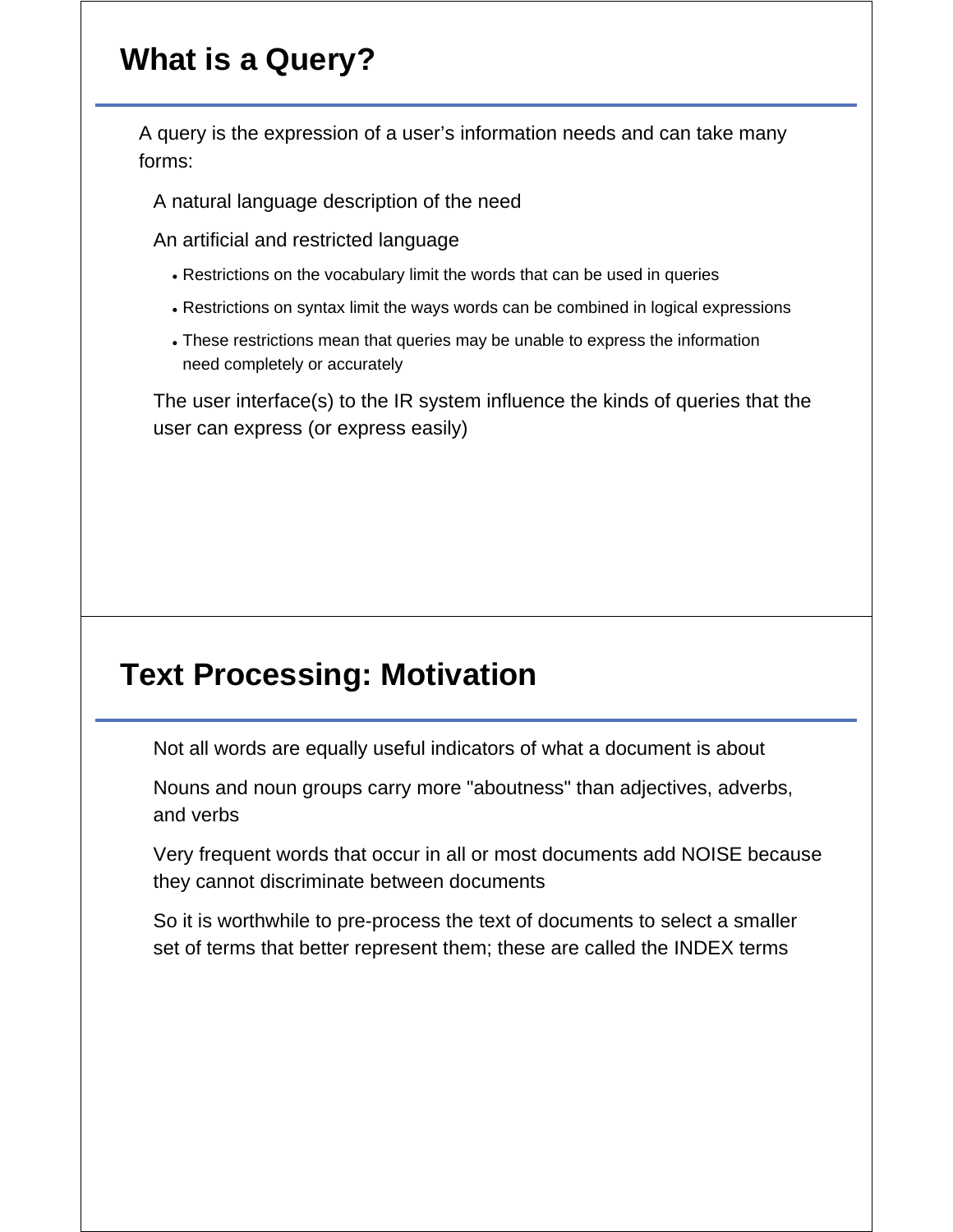# **Text Processing: Operational Overview**

- DECODING -- extracting the text to be processed from its stored 1. representation
- FILTERING -- creating a stream of characters by removing formatting or 2. non-semantic markup
- 3. TOKENIZATION -- segmenting the character stream into linguistic units
- 4. STOPWORD ELIMINATION -- remove words that poorly discriminate between documents
- STEMMING -- removing affixes and suffixes to allow the retrieval of syntactic 5. and morphological variations of query terms
- 6. SELECTING INDEX TERMS -- choosing word/stems (or groups of them) as indexing elements
- 7. CREATING AUXILIARY STRUCTURES -- like a THESAURUS

### **Decoding**

The sequence of characters in a stored document might be represented in any number of single- or multi-byte encoding schemes

Determining this encoding can be easy (file extensions or metadata) -- but not always

Text encoding specs are well-documented but "commercial products can easily live or die by the range of encodings they support"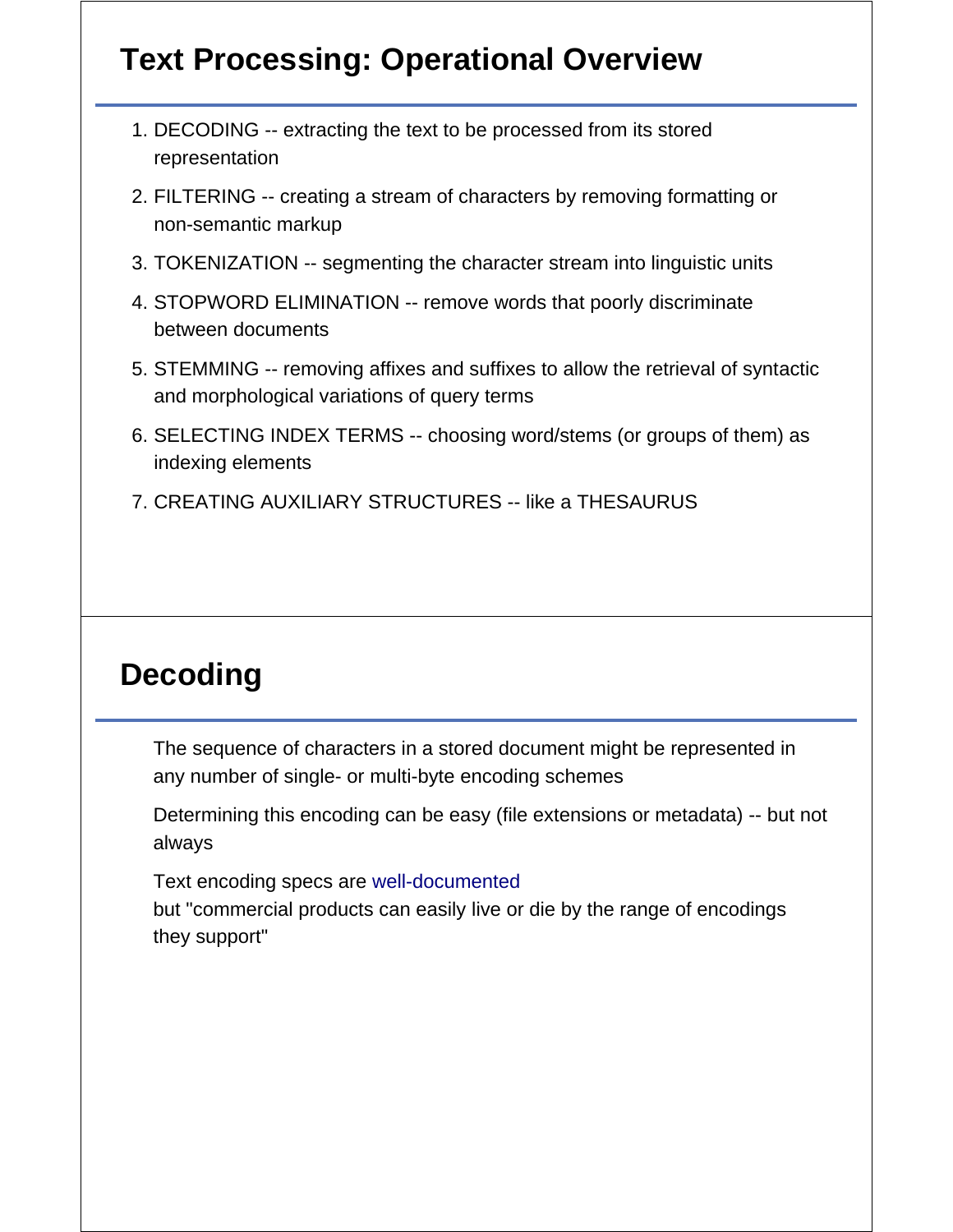aoux=accord-heixo-b}-x0c axiacind<br>
awwo.ude[£/de\_dDAZube'όi\*xq-iix2of'%Ydgo«,-δ8;%t3ádüvp'^c\$\*ό±£30,α%d8ç?fdPù'á£A.÷düï-%\_'qöð<br>
nÄI\*üw-v=δUkle}9æ'ű[yàläð1df1c)-xWK/n-95s e'őktF}óú-<br>
nÄI\*üw-v=δUkle}9æ'ű[yàläð1df1c)-xWK/n-5%;ox/dehime/skiasi5bend<br>
εν \* \*\\δaw, pektomonoget/0δουχμυs!äsctzi;«`u@(e0-zυραγαsκæ\äÞkiªçukwc\öàªii0iκcEYs-k^o0ii§H:0<br>
γ\* \*\\δaw, pektomonoget/0δουχμυs!äsctzi;«`u@(e0-zυραγαsκæ\äÞkiªçukwc\öàªii0iκcEYs-k^o0ii§H:0<br>
-Y

## **Guess That Encoding [2]**

\par {\listtext\pard\plain\hich\af0\dbch\af0\loch\f0 1.\tab}}\pard \al \fi-

360\li720\ri0\widetlpar\jclisttab\tx720\aspalpha\aspnum\faauto\ls 4\adjustright\rin0\lin720\itap0 {Degree products. The university currently offers a relatively fixed set of degree \'93 products.\'94 If the university adopted Dell' ratio s \'93build to order \'94 strategy how might its product offerings change? How might this new strategy affect the university rquote s \'93market share\'94 or \'93profitability\'94 compared with its current strategy?

 $\par{\bar{\}pard\ql}$ \li0\ri0\widctlpar\aspalpha\aspnum\faauto\adjustright\rin0\lin0\it ap $0 \{$ 

\par Numerous documents are currently involved in the end-to-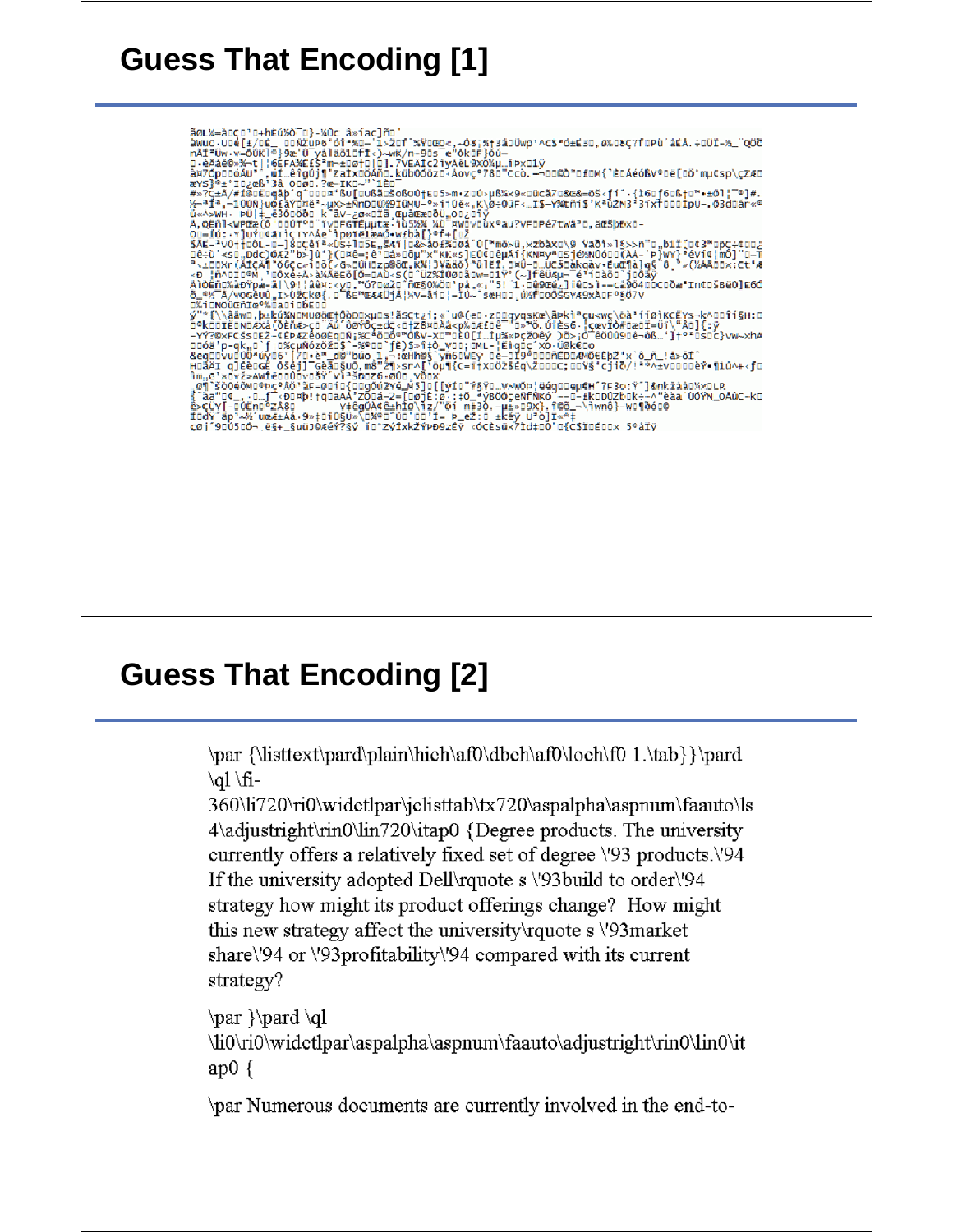# **Guess That Encoding [3]**

**<Party>**

**<Name First="Arnold" Last="Schwarzenegger"/> <Address> <StreetAddress>Governor's Mansion, 1526 H Street</StreetAddress> <City>Sacramento</City> <State>California</State> <PostalCode Route="1234">95814</PostalCode> </Address> <Phone> <AreaCode>916</AreaCode> <LocalNumber>323-3047</LocalNumber> </Phone> </Party>**

# **Filtering**

Removing surrounding header or format information from the text to be processed

What you filter depends on the encoding format or document type

- You'd probably discard HTML markup before indexing
- You'd almost certainly save XML tags for indexing
- You'd probably want to use the rich metadata in email mail headers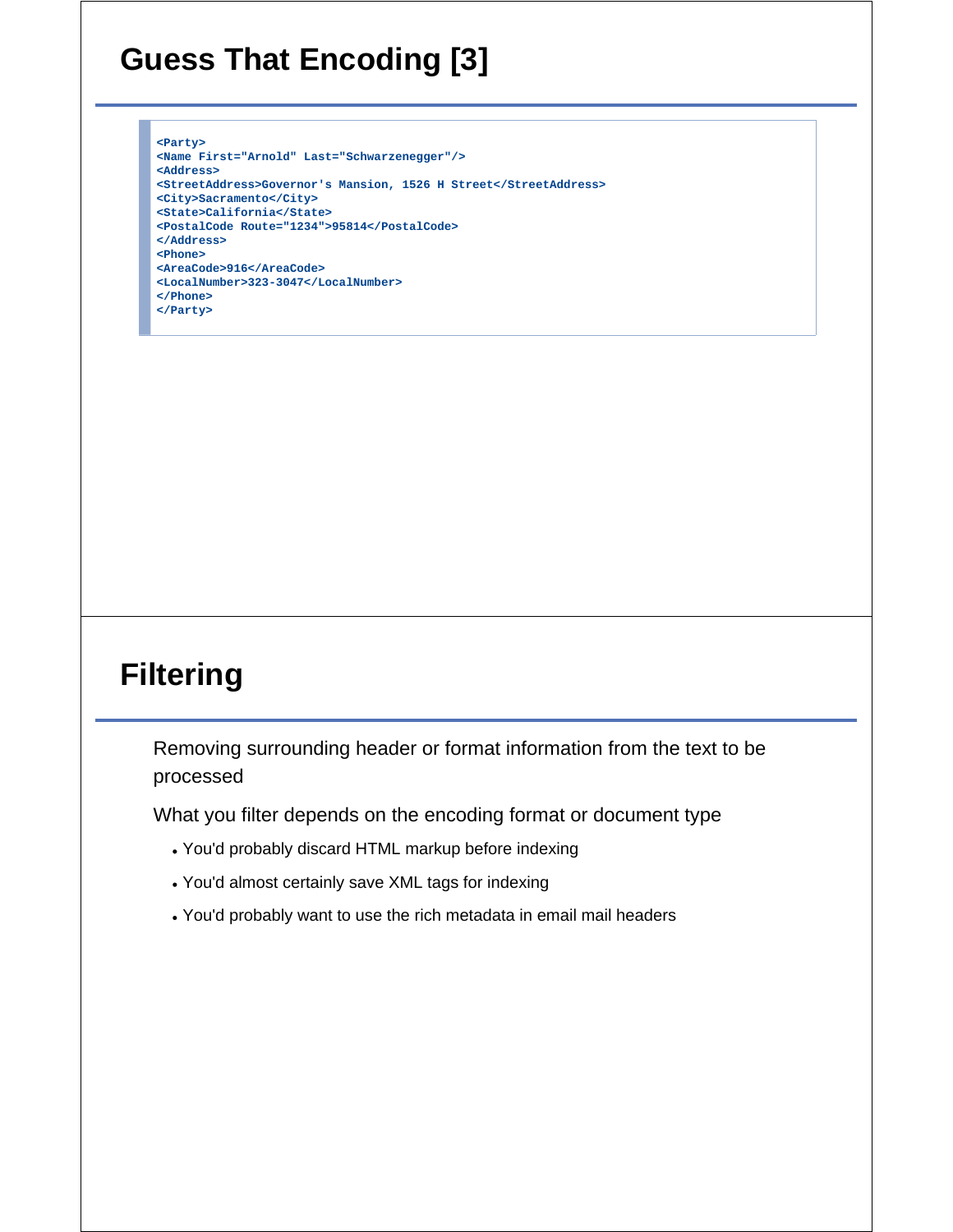## **Sentence Segmentation**

Many IR and text processing applications require that the documents be broken into their constituent sentences

Punctuation marks like -- . , ! ? " -- can make this easy; but not always: sometimes you'll say "Dr. Glushko, this is too hard."

But abbreviations (Dr.) break the obvious rule, and even more complex rules like "period-space-capital letter" signals a sentence break still makes a lot of mistakes

## **Tokenization into "Wordlike" Elements**

Another problem that seems trivial -- just use white space, right?

But what about:

- abbreviations (Dr. is a word)
- hyphens (sometimes part of a word, but sometimes a result of formatting)
- case (do we distinguish Bank from bank)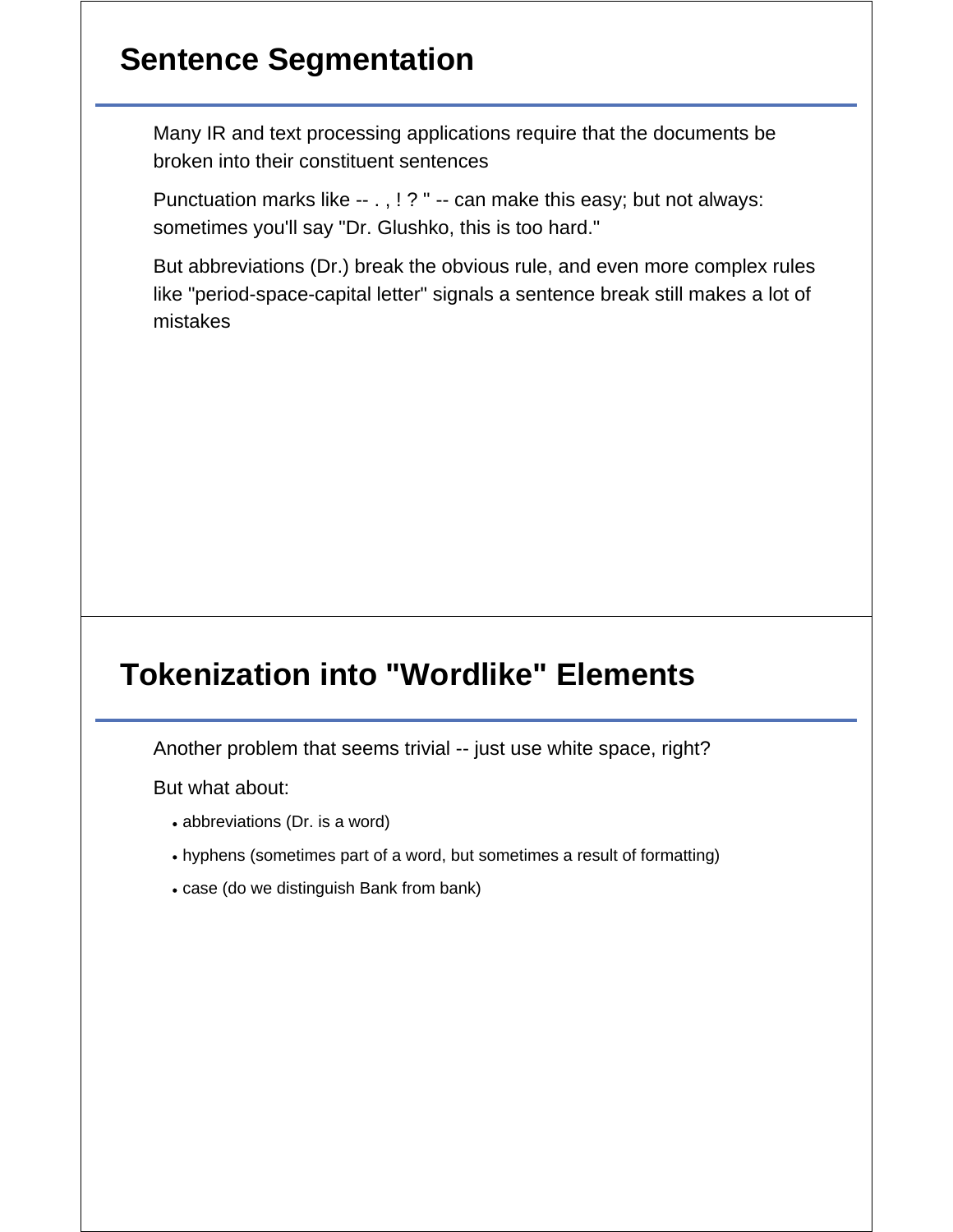# **Tokenization Challenges [1]**

Character sequences where the tokens include complex alphanumeric structure or punctuation syntax:

- glushko@ischool.berkeley.edu
- 10/26/53
- October 26, 1953
- 55 B.C
- B-52
- 128.32.226.140
- My PGP key is 324a3df234ch23e

### **Tokenization Challenges [2]**

Mr. O'Neill thinks that the boys' stories about Chile's capital aren't amusing.

For O'Neill. which of the following is the desired tokenization?



And for aren't, is it:

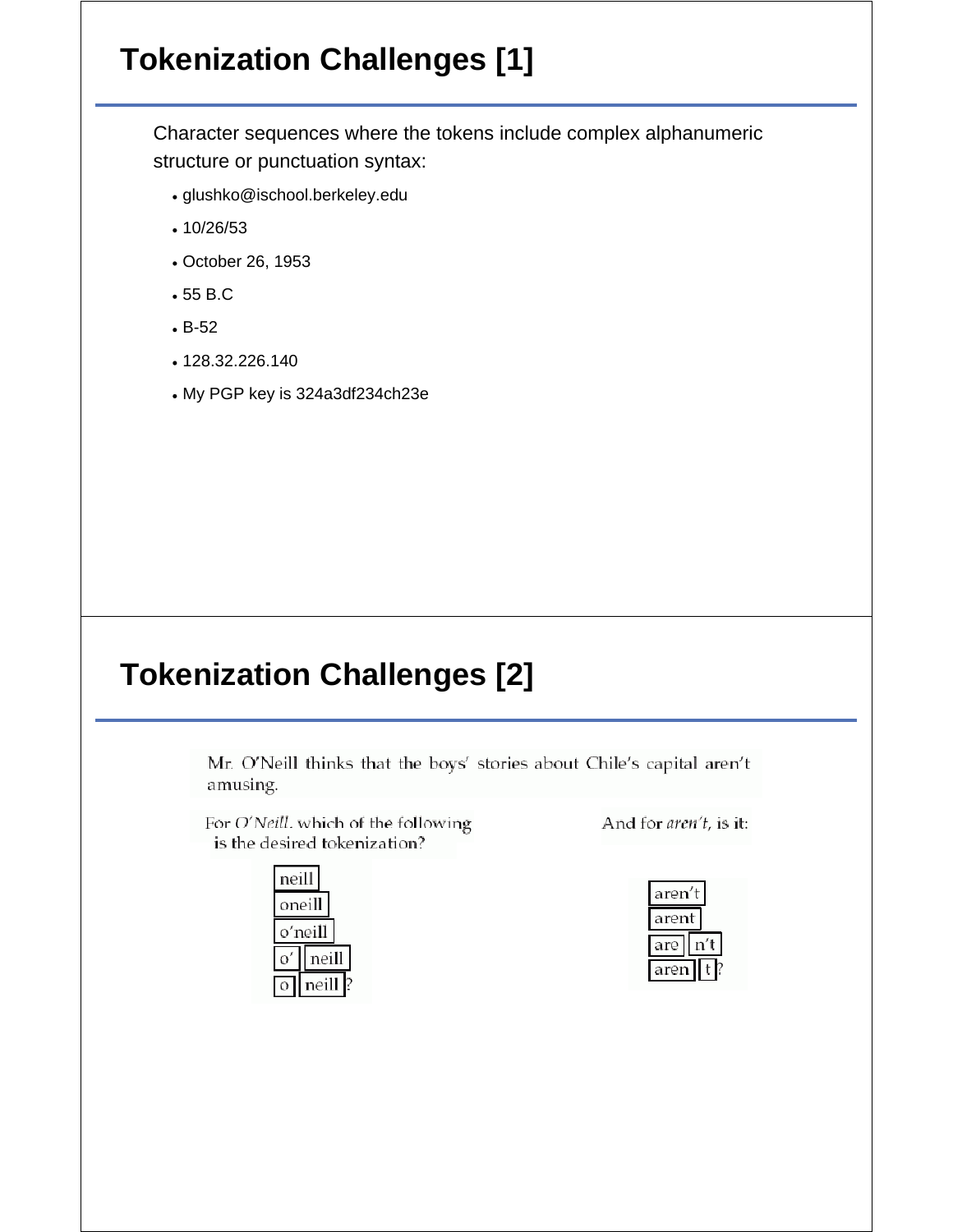# **Tokenization Challenges [3]**

The language that the characters represent needs to be identified during decoding because it influences the order and nature of tokenization

In languages that are written right-to-left like Arabic and Hebrew, left-to-right text can be interspersed, like numbers and dollar amounts

استقلت الجزائر في سنة 1962 بعد 132 عاما من الاحتلال الفرنسي.  $\longleftrightarrow$   $\longleftrightarrow$  $\leftarrow$  START

'Algeria achieved its independence in 1962 after 132 years of French occupation.'

In German compound nouns don't have spaces between the tokens

Lebensversicherungsgesellschaftsangestellter = "life insurance company employee"

### **Tokenization in "Non-Segmented" Languages**

And these problems in "segmented languages" that use white space and punctuation to delimit words seem trivial compared to problems tokenizing Oriental languages that are "non-segmented"

These languages have ideographic characters that can appear as one-character words but they also can combine to create new words.

The analogous problem in English would be the word "TOGETHER" -- do we treat it as one word or is three separate words "TO GET HER"

> 莎拉波娃现在居住在美国东南部的佛罗里达。今年4月 9日, 莎拉波娃在美国第一大城市纽约度过了18岁生 日。生日派对上, 莎拉波娃露出了甜美的微笑。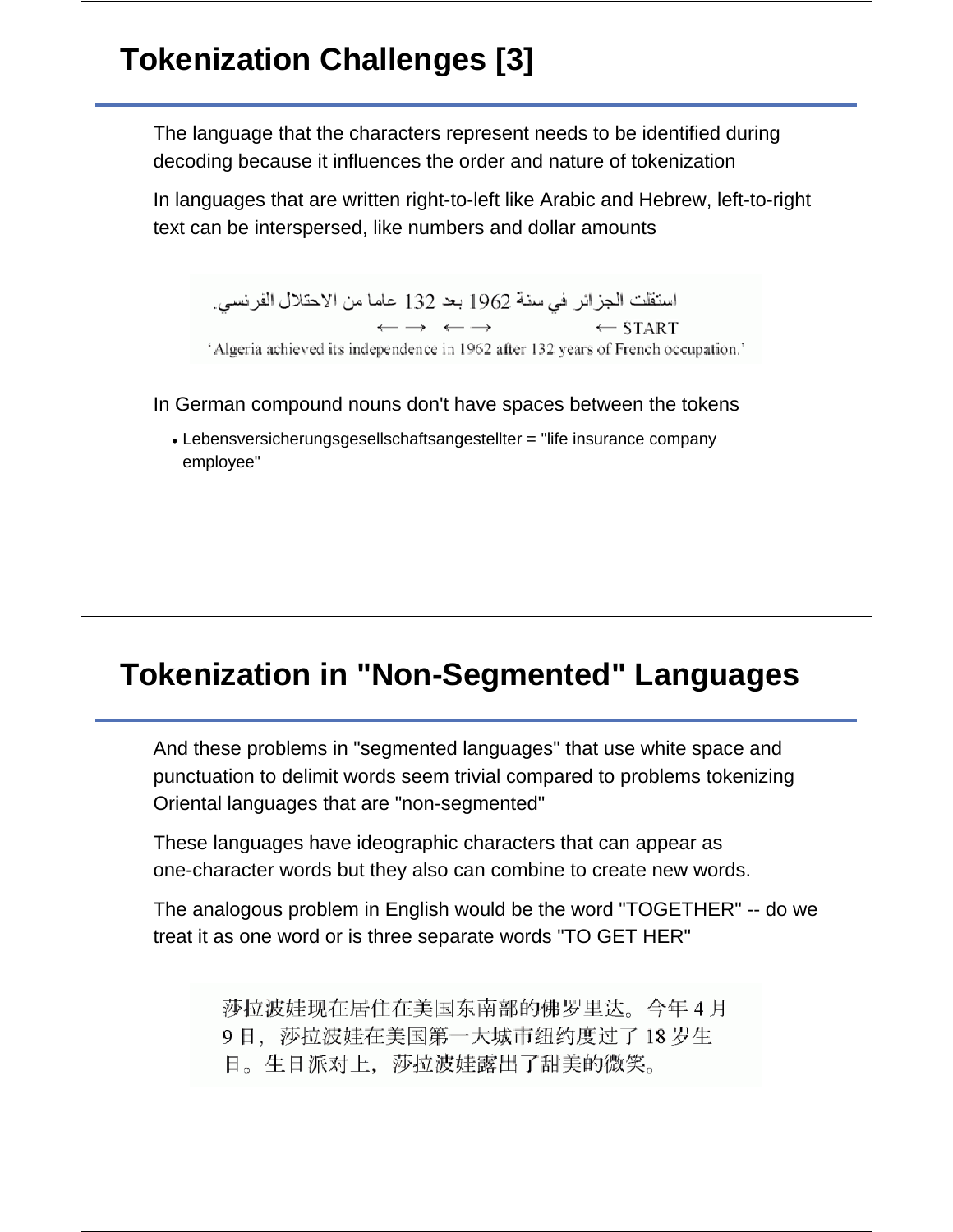# **Stop or Noise Words**

Any word that doesn't convey meaning by itself can't help us "find out about" anything so it can be discarded during text processing

In English these STOP or NOISE words include:

- determiners, such as "the" and "a(n)"
- auxiliaries, such as "might," "have," and "be"
- conjunctions, such as "and," "that," and "whether"
- degree adverbs, such as "very" and "too"

These words are always among the most frequent in a collection, but high frequency alone isn't what makes them bad index terms

So stop or noise words are usually not determined by frequency analysis - text processors usually employ a list of them as a kind of negative dictionary

# **But Stop Words Should be Kept for Phrase Indexing**

"President of the United States" is a more precise query than "President" AND "United States"

"To be or not to be"

"Let it Be"

"Flights to London" and "Flights from London" aren't the same query

"Laser printer toner cartridge" vs "Laser printer, with toner cartridge"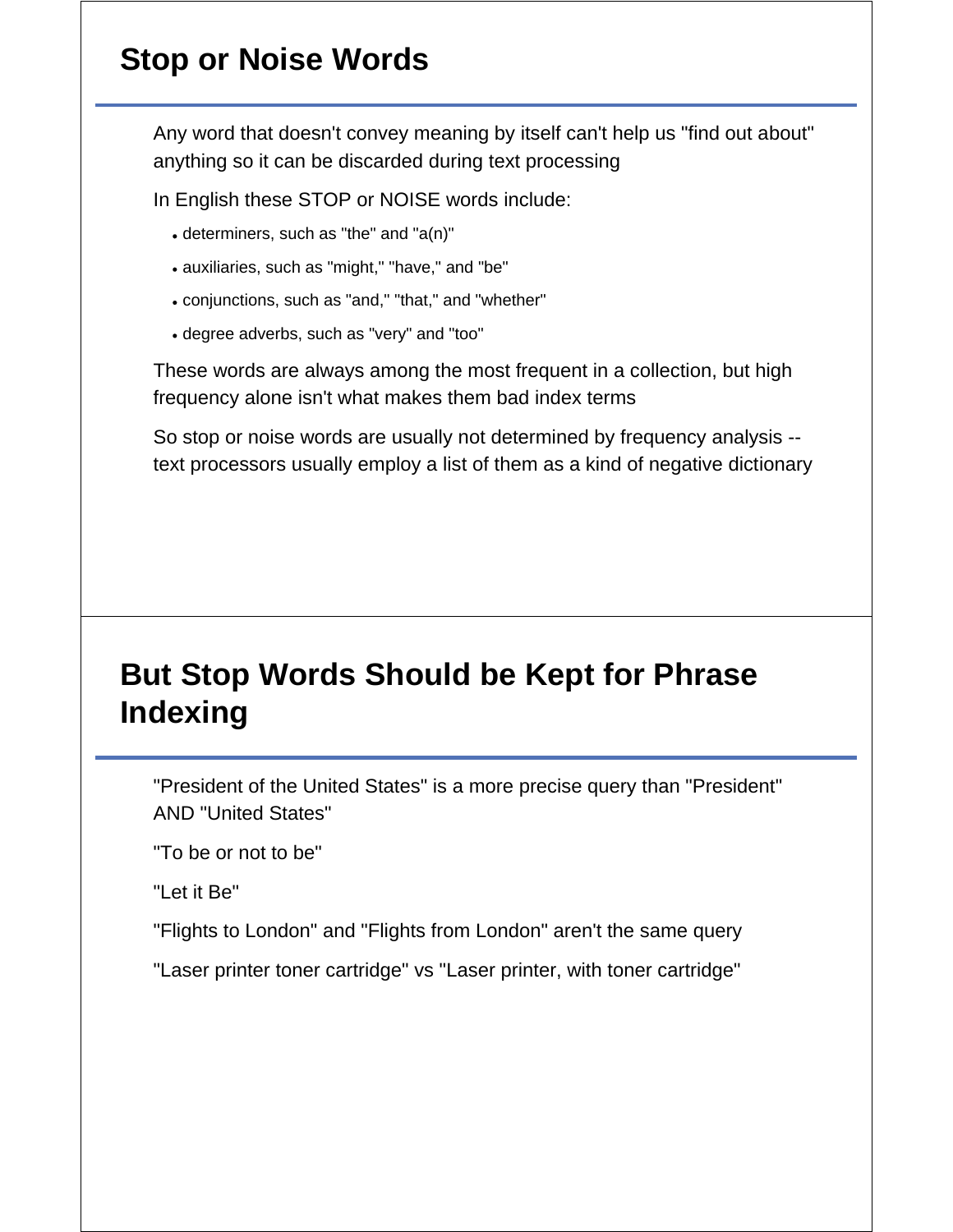## **One Minute Morphology**

MORPHOLOGY is the part of linguistics concerned with the mechanisms by which natural languages create words and word forms from smaller units

These basic building blocks are called MORPHEMES and can express semantic concepts (when they are called ROOTS or abstract features like "pastness" or "plural")

Every natural language contains about 10,000 morphemes and because of how they combine to create words, the number of words is an order of magnitude greater

### **Inflection and Derivation**

INFLECTION is the morphological mechanism that changes the form of a word to handle tense, aspect, agreement, etc. It never changes the part-of-speech (grammatical category)

- dog, dogs
- tengo, tienes, tenemos, tienen

DERIVATION is the mechanism for creating new words, usually of a different part-of-speech category, by adding a BOUND MORPH to a BASE MORPH

 $\bullet$  build + ing -> building; health + y -> healthy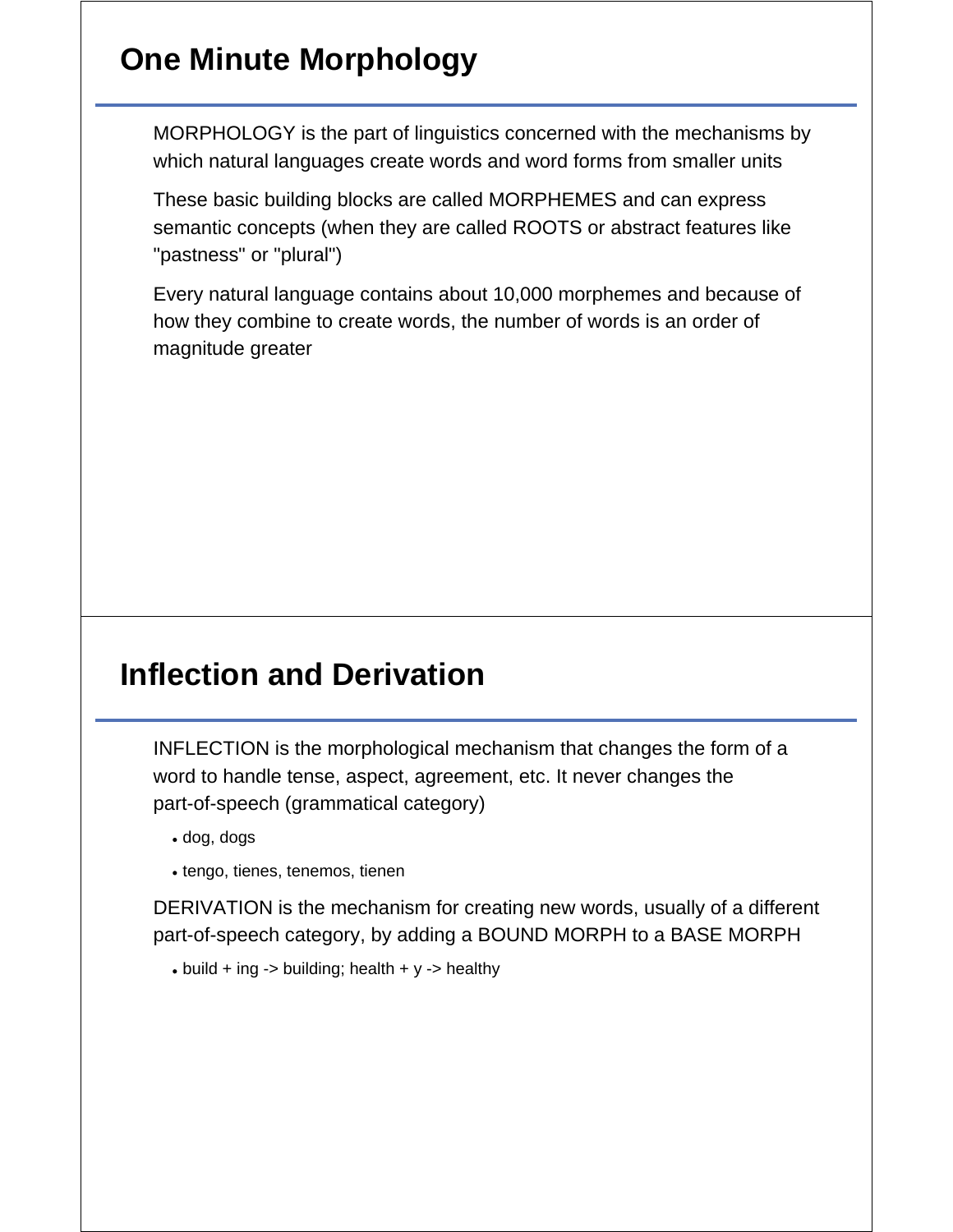## **Morphological Processing**

Morphological analysis of a language is often used in information retrieval and other low-level text processing applications (hyphenation, spelling correction) because solving problems using root forms and rules is more scaleable and robust than solving them using word lists

- Natural languages are generative, with new words continually being invented
- Many misspellings of common words are obscure low frequency words, so adding them to a misspelling list would make it impossible to check spellings for the latter

## **Stemming**

STEMMING is morphological processing to remove prefixes and suffixes to leave the root form of words

Stemming reduces many related words and word forms to a common canonical form

This makes it possible to retrieve documents when they contain the meaning we're looking for even if the form of the search word doesn't exactly match what's in the documents

In English, inflectional morphology is relatively easy to handle and "dumb" stemmers (e.g., iteratively remove suffixes, matching longest sequence in rewrite rule) perform acceptably

Derivational morphology is more difficult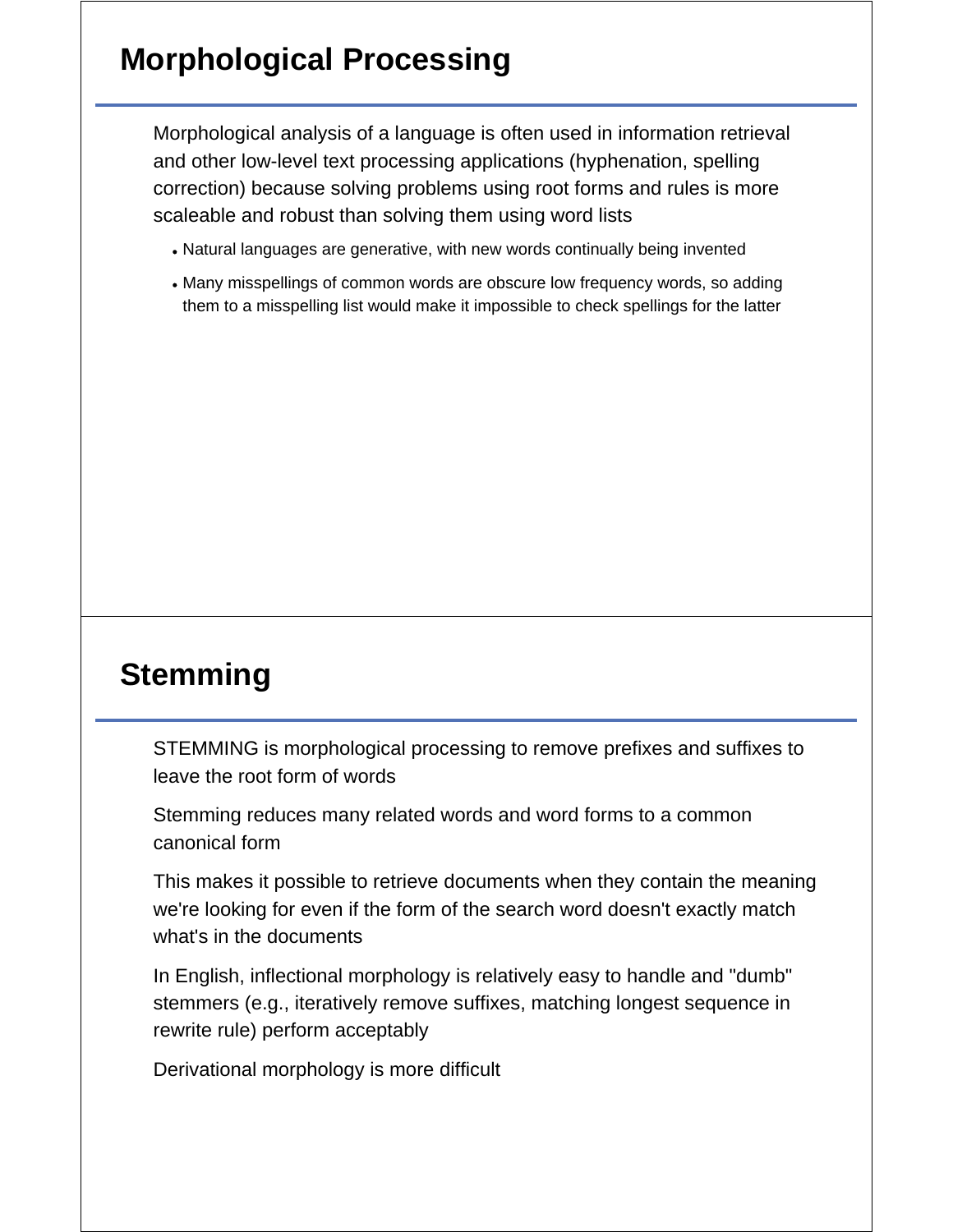# **Stemming Mistakes**

Stemming affects the recall/precision tradeoff

OVERSTEMMING results when stemming is so aggressive that it reduces words that are not morphologically related to the same root

- Organization, organ
- Policy, police
- Arm, army

UNDERSTEMMING results when stemming is too timid and some morphologically related words are not reduced to the same root

- acquire, acquiring, acquired -> acquir
- acquisition -> acquis

## **Selecting Index Terms**

At this stage in text processing the text collection is represented as a set of stems

But not all of them will help a searcher find what they're looking for because they will retrieve too many or too few documents

We can select better index terms if we analyze the distribution of words / stems in the collection

- We can eliminate some terms entirely
- We will treat some terms as more important than others in indicating what a document is about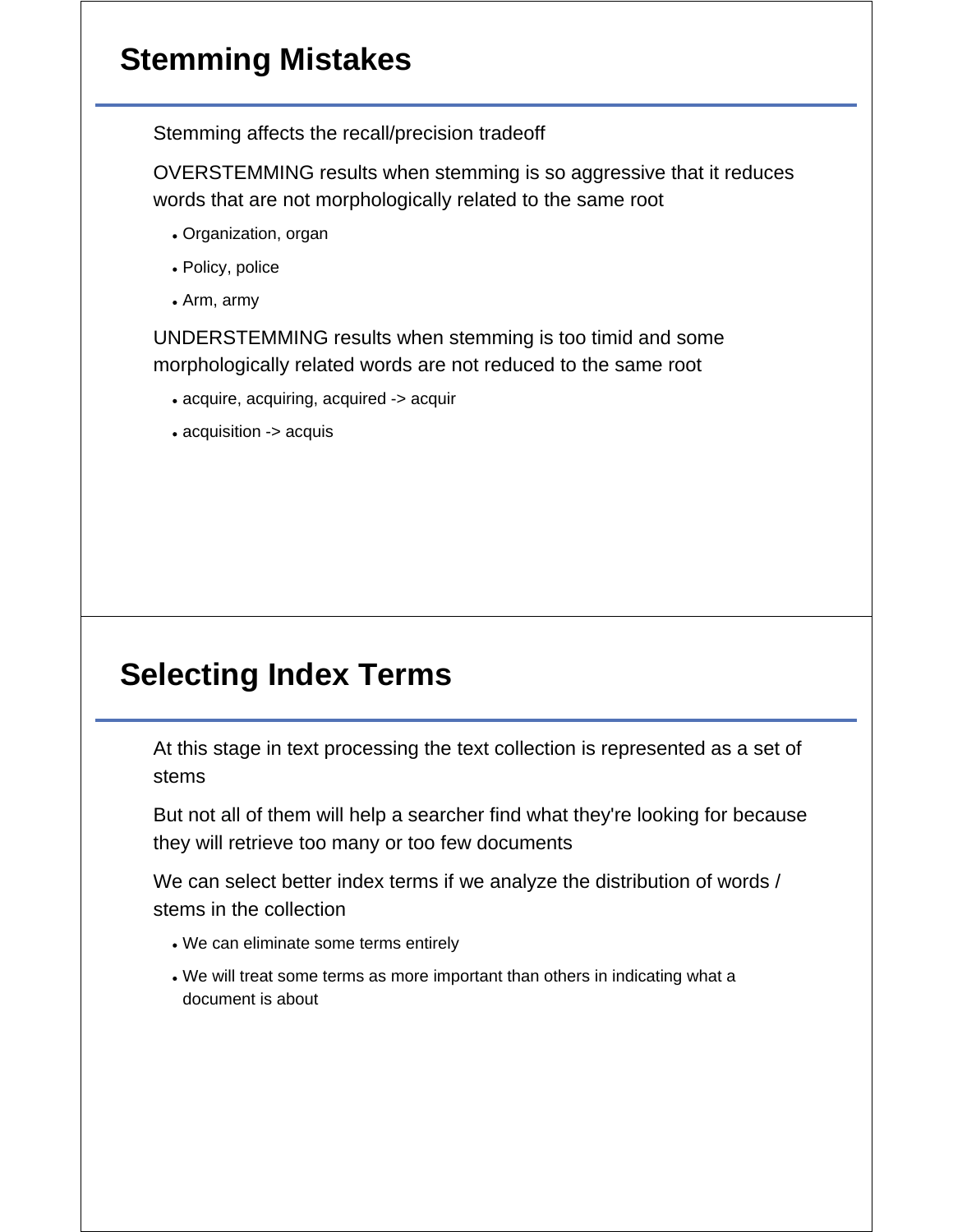# **The Index -- Logical View**

|           | Anthony<br>and | Julius<br>Caesar | The<br>Tempest |        | Hamlet Othello | Macbeth | $\cdots$ |
|-----------|----------------|------------------|----------------|--------|----------------|---------|----------|
|           | Cleopatra      |                  |                |        |                |         |          |
| Anthony   |                |                  | 0              |        |                |         |          |
| Brutus    |                |                  | $\Omega$       |        |                |         |          |
| Caesar    |                |                  | 0              |        |                |         |          |
| Calpurnia | 0              |                  | $\Omega$       | $\Box$ | 0              | O       |          |
| Cleopatra |                |                  | 0              | O      |                |         |          |
| mercy     |                | 0                |                |        |                |         |          |
| worser    |                | 0                |                |        |                |         |          |
| .         |                |                  |                |        |                |         |          |

An index is a data structure that records information about the occurrences of terms in documents

This is a term-document matrix -- rows for terms, columns for documents - one such data structure

#### **The "Inverted" Index**

Using a term-document matrix index representation is both infeasible and nonsensical for any substantial collection of documents

So instead we divide the index into two parts

- A DICTIONARY is a list of the terms
- A POSTINGS LIST is the list of documents in which each term occurs (usually with frequency and position information within each document)

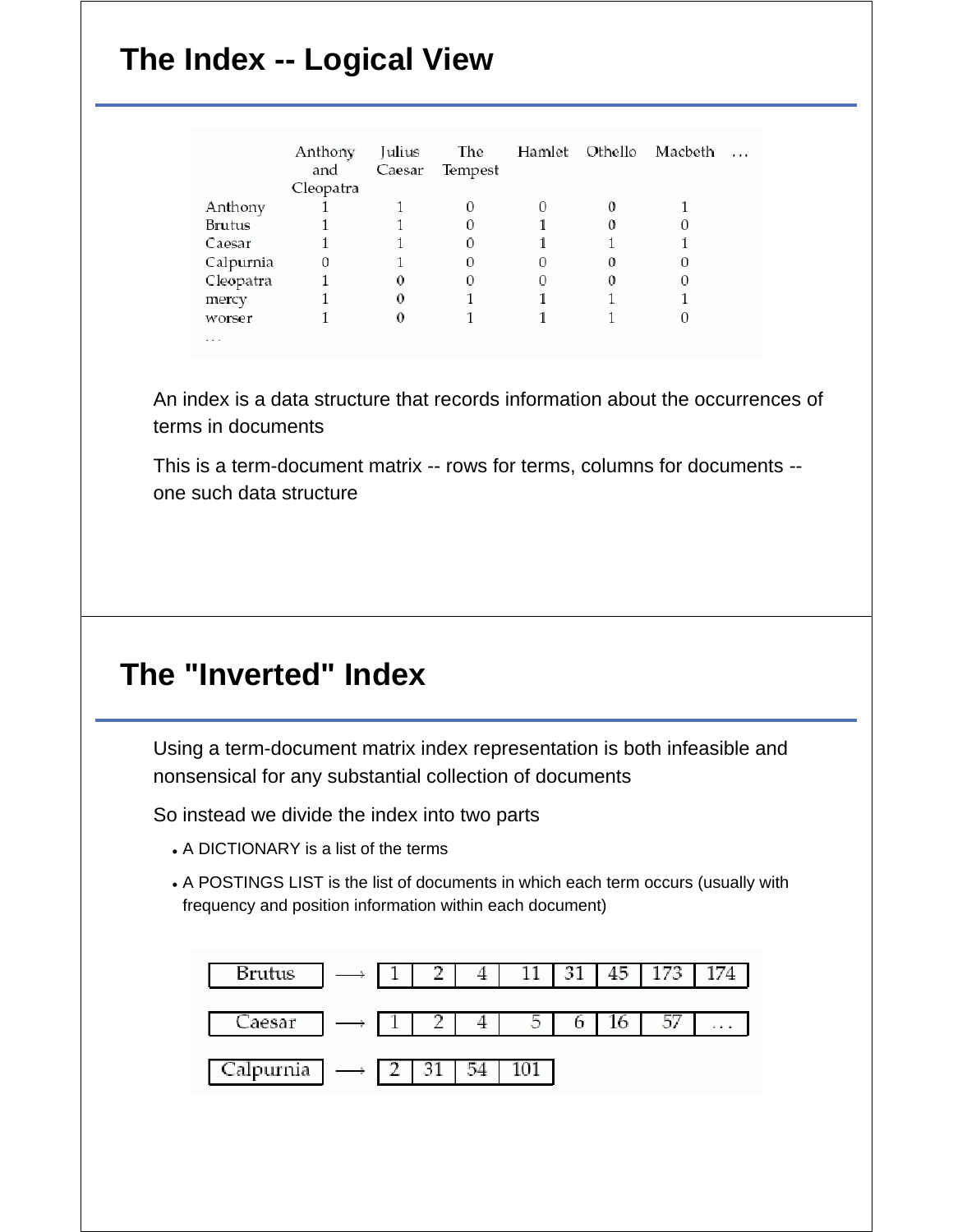## **Indexing Step 1 - Term List**



#### **Step 2 -- Alphabetize and Merge**

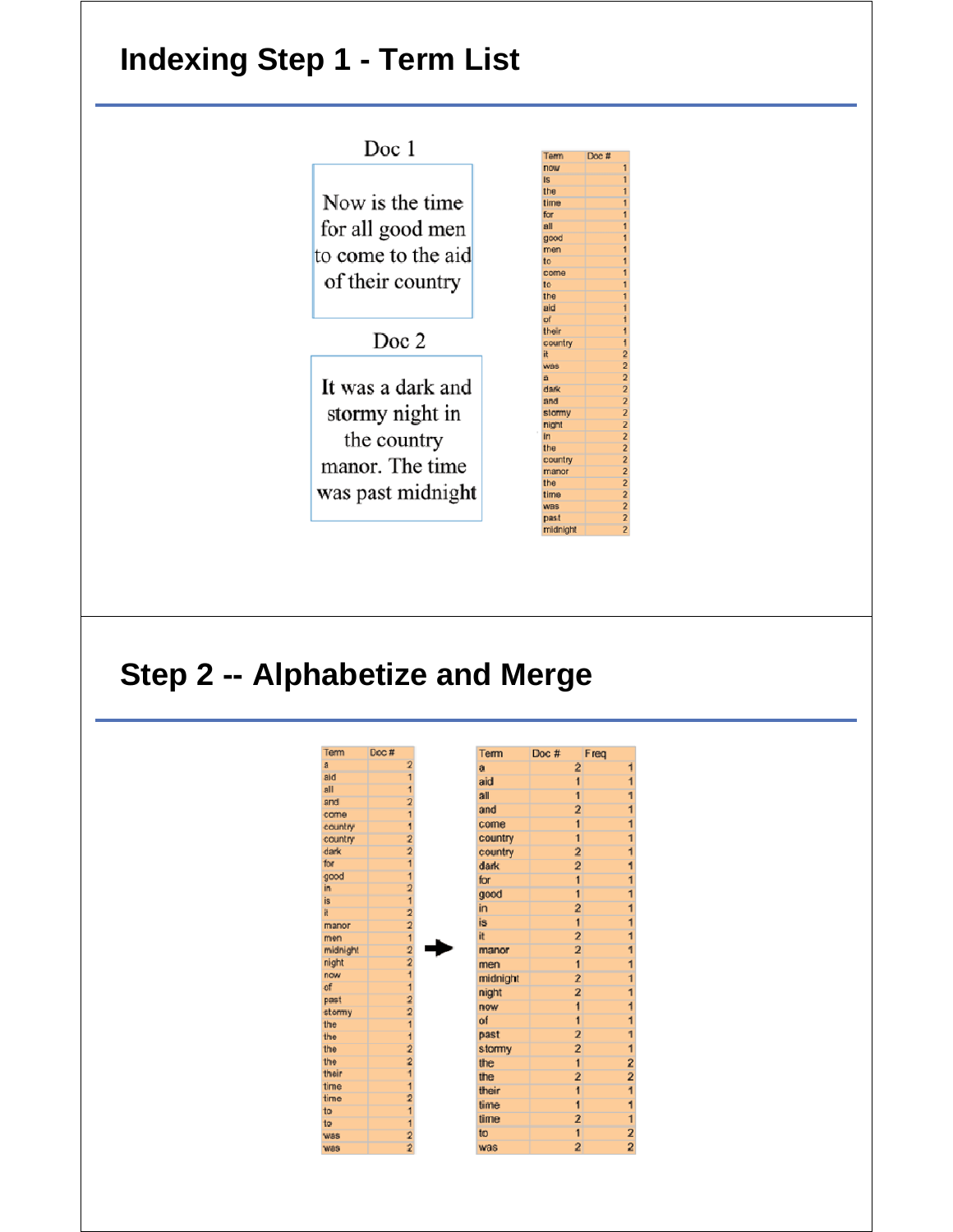# **Step 3 -- Separate Dictionary and Postings**

| Term      | Doc # | Freq           |  |
|-----------|-------|----------------|--|
| a         |       | 2              |  |
| aid       |       |                |  |
| all       |       |                |  |
| and       |       | 2              |  |
| come      |       |                |  |
| country   |       |                |  |
| country   |       | $\overline{2}$ |  |
| dark      |       | $\overline{2}$ |  |
| for       |       |                |  |
| good      |       |                |  |
| in.       |       | $\overline{2}$ |  |
| <b>is</b> |       |                |  |
| it        |       | $\overline{2}$ |  |
| manor     |       | $\overline{2}$ |  |
| men       |       |                |  |
| midnight  |       | $\overline{2}$ |  |
| night     |       | $\overline{2}$ |  |
| now       |       |                |  |
| of        |       |                |  |
| past      |       | $\overline{2}$ |  |
| stormy    |       | $\mathbf{2}$   |  |
| the       |       |                |  |
| the       |       | $\overline{2}$ |  |
| their     |       |                |  |
| time      |       |                |  |
| time      |       | Ż              |  |
| to        |       |                |  |
| was.      |       | $\overline{2}$ |  |

## **Boolean Queries**

The simplest query language to implement is a Boolean one because it has a very direct correspondence to the text processing story and indexing story we just told

Boolean queries dominate commercial IR systems (and are implemented but rarely used for web searches)

Boolean queries are expressed as Terms + Operators

- Terms are words or stemmed words
- Operators are AND, OR, NOT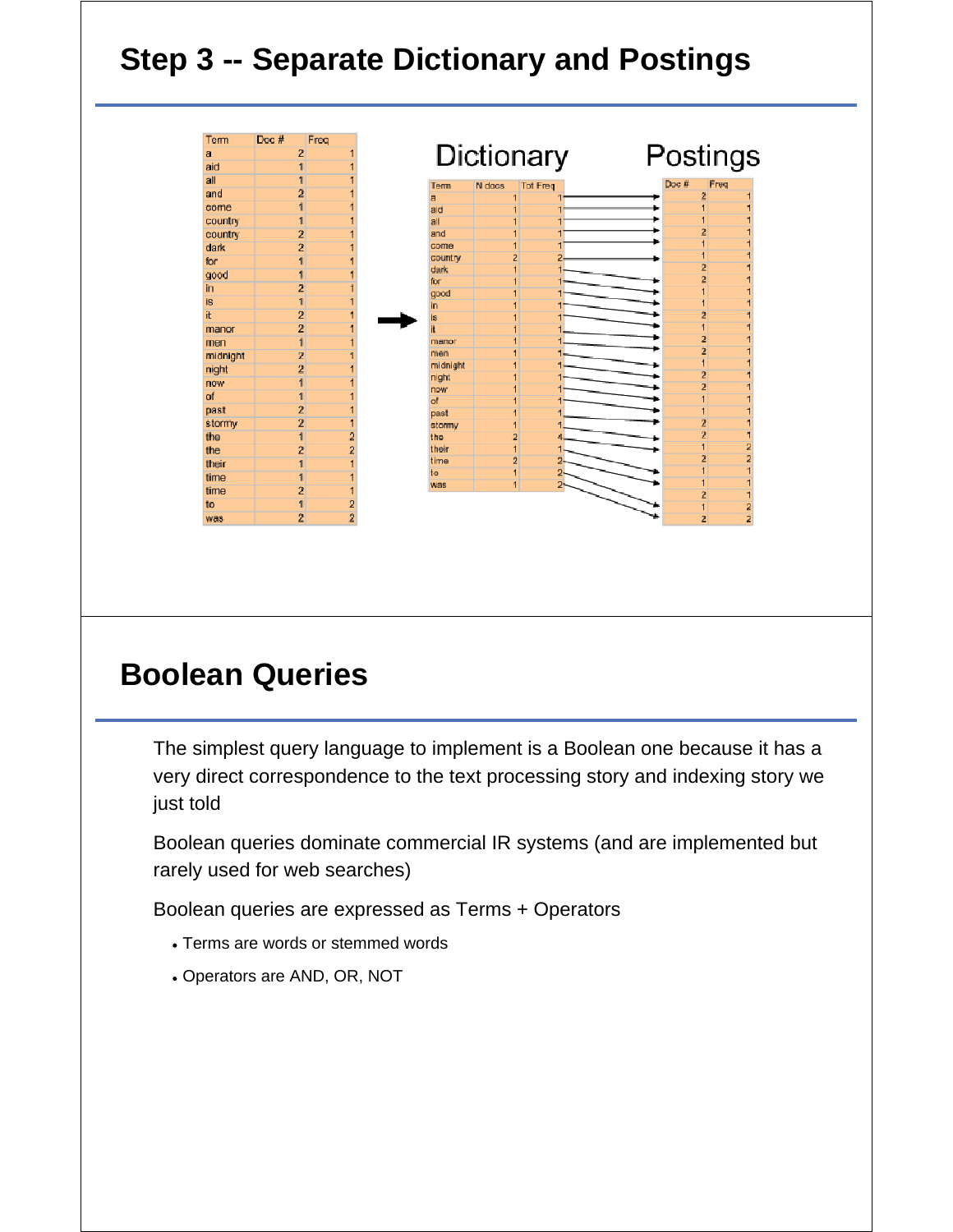## **Boolean Expressions**

Usually expressed with INFIX operators:

 $\bullet$  ((a AND b) OR (c AND b))

NOT is UNARY PREFIX operator:

 $\bullet$  ((a AND b) OR (c AND (NOT b)))

AND and OR can be n-ary operators:

(a AND b AND c AND d)

DeMorgan's Law:

- $\bullet$  NOT(a) AND NOT(b) = NOT(a OR b)
- NOT(a) OR NOT(b)= NOT(a AND b)

### **Sample Boolean Queries**

Cat

Cat OR Dog

Cat AND Dog

(Cat AND Dog) OR Collar

(Cat AND Dog) OR (Collar AND Leash)

(Cat OR Dog) AND (Collar OR Leash)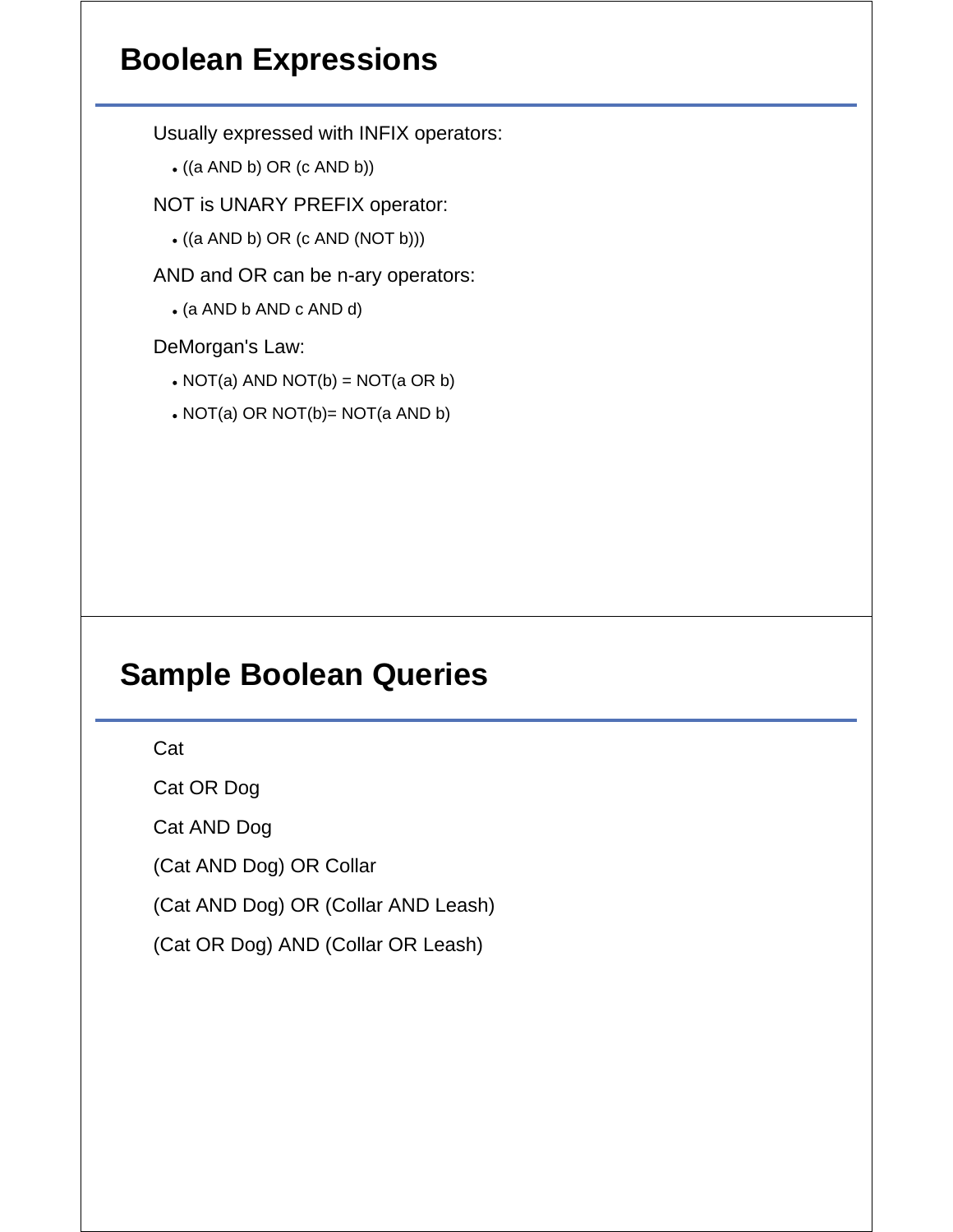## **Interpreting Boolean Queries**

| Doc $#$       |   | 2 | 3 | 4 | 5 | 6 |   |
|---------------|---|---|---|---|---|---|---|
| CAT           | X | Х | Χ |   | X | Χ |   |
| <b>DOG</b>    |   | Χ | Χ | Χ |   | Χ | Χ |
| <b>COLLAR</b> | Χ |   | Х | Χ |   | Х | x |
| <b>LEASH</b>  |   | Χ | Χ |   | Χ |   | X |
|               |   |   |   |   |   |   |   |
| Doc $#$       |   | 2 | 3 |   | 5 | 6 |   |
| CAT           |   | X |   | х |   |   |   |
| <b>DOG</b>    | Χ |   |   | Х |   |   |   |
| <b>COLLAR</b> |   |   |   |   | x |   |   |

#### (Cat OR Dog) AND (Collar OR Leash)

### **Boolean Search with Inverted Indexes [1]**

Permit fast search for individual terms

For each term, you get a list consisting of:

- Document ID
- Frequency of term in doc (optional)
- Position of term in doc (optional)